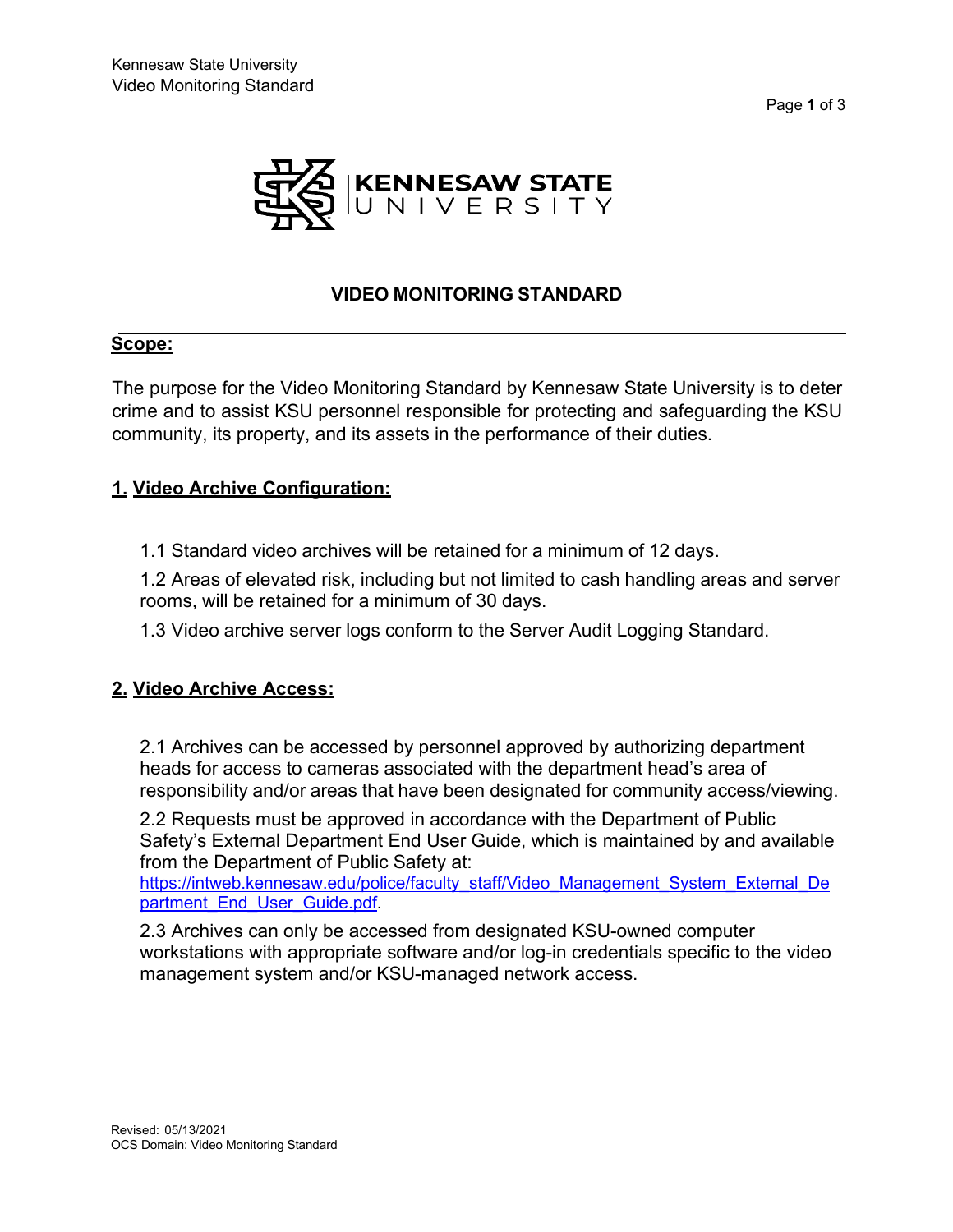# **3. Video Live View Access:**

3.1 Live Viewing will be limited to personnel approved by authorizing department heads for access to cameras associated with the department head's area of responsibility and/or areas that have been designated for community access/viewing, as well as KSU personnel responsible for protecting and safeguarding the KSU community, its property, its assets in the performance of their duties and to assist in performance-based testing.

3.2 Requests to access live viewing should be made to the Department of Public Safety.

3.3 Requestor must provide a justification to the business purpose of Live Viewing for the specific camera access meeting the Live Viewing requirements.

3.4 Appeals of access decisions shall be made to the Chief of Police.

# **4. Procurement of Video Monitoring Equipment:**

4.1 The monitoring and management of the enterprise security camera systems are coordinated by the Department of Public Safety's Office of Public Safety Systems.

4.2 The addition of new equipment or replacement of existing equipment must be compatible with the University's enterprise security camera infrastructure, unless otherwise approved for exception after a review of the proposed deployment by the Manager of Public Safety Systems.

4.3 Request for all new video surveillance equipment should be made to the Department of Public Safety.

4.4 If equipment is approved, the Department of Public Safety in collaboration with Fiscal Services will provide to the requestor for approval an estimate for all prospective camera installations. Existing vendor contracts will be used for continuity of camera costs.

4.5 Costs will be calculated based on the number of cameras requested coupled with the required infrastructure requirements for that number of cameras.

4.6 All equipment and labor costs are funded by the requesting department.

# **Exceptions:**

Request any exception to this standard via a service ticket to the KSU Service Desk at https://service.kennesaw.edu